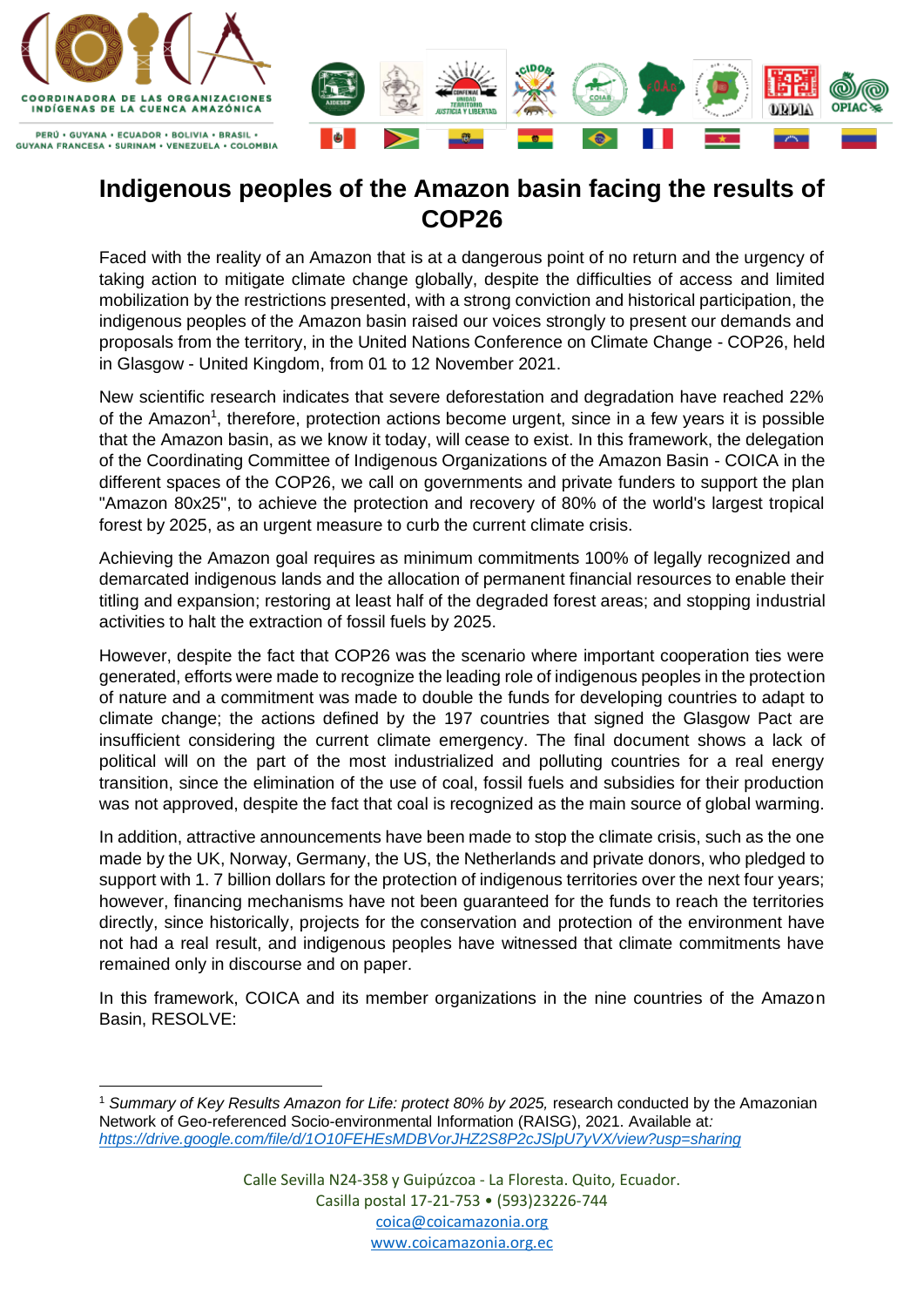

PERÚ • GUYANA • ECUADOR • BOLIVIA • BRASIL • **GUYANA FRANCESA · SURINAM · VENEZUELA · COLOMBIA** 

- Lead and execute a strong global campaign for the protection of 80% of the Amazon by 2025, as an urgent measure to confront the current climate crisis; based on the principles established in motion 129 approved by the International Union for Conservation of Nature - IUCN.
- Manage direct financing mechanisms for indigenous peoples through the 80 x 25 initiative, as a concrete action to ensure that funds reach directly to those of us who inhabit and defend the territories, as key actors with the ability to offer viable and concrete solutions for the protection of nature and climate change mitigation.
- Remain alert, vigilant and follow up on the agreements established in the Glasgow Pact, to recognize the efforts or condemn the inaction that will be evident in the near future of the planet.
- Promote that international pacts and State plans consider the nationally determined contributions of indigenous peoples - indigenous NDCs - as a strategy to reduce emissions and adapt to climate change, based on our ancestral knowledge and wisdom for the conservation of nature, vital to stop environmental damage, the loss of biodiversity and the risk of new pandemics.

It has been 27 years since the countries that have ratified the United Nations Conventions on Climate Change have been meeting to define global agreements with emission reduction targets, yet the climate goals have not been met. The climate crisis is only getting worse, causing more and more losses, damages and social, economic and environmental threats, and in the face of this situation we must ask ourselves: Who is responsible for these damages? Who assumes the consequences of a reality that puts our survival as humanity at risk?

It is time to stop the hypocrisy and double talk. Governments commit themselves in international events to work to mitigate climate change, but at the same time they are passing laws that invade our territories and violate our rights with the implementation of extractivist projects. It is time that once and for all, developed countries, financial institutions, the United Nations, governmental and non-governmental organizations work in coordination with indigenous peoples and organizations and transform into action the commitments made to meet climate goals and ensure life on the planet. A planet without the Amazon is not possible.

A living Amazon, a secure humanity.

29 de septiembre de 2021.

Sincerely,

## **DIRECTIVE COUNCIL OF COICA – DCC**

José Gregorio Díaz Mirabal **Coordinator General of COICA**

 Tuntiak Katán Jua Elcio Da Silva Manchineri **Deputy Coordinator General of COICA Territories and Natural Resources**

 **Coordinator**

Calle Sevilla N24-358 y Guipúzcoa - La Floresta. Quito, Ecuador. Casilla postal 17-21-753 • (593)23226-744 [coica@coicamazonia.org](mailto:coica@coicamazonia.org)  [www.coicamazonia.org.ec](http://www.coicamazonia.org.ec/)